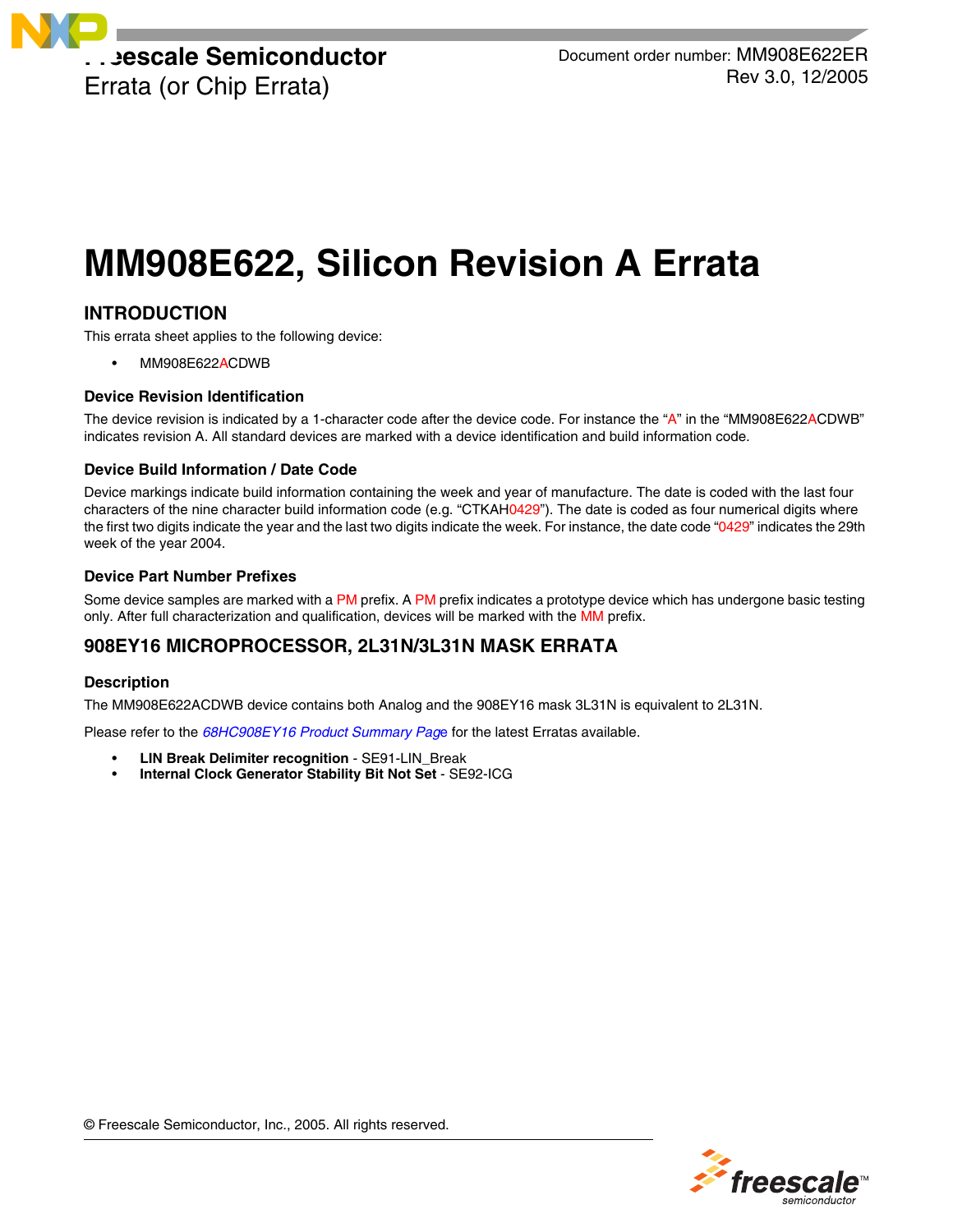

# **ANALOG, L22W0 MASK ERRATA - LIN DOMINANT ISSUE**

### **Description**

The LIN Physical Layer Specification which is part of the LIN Specification Package 2.0 defines the VSUP supply voltage range between 7V and 18V (VBAT range 8V to 18V). On this device, the LIN bus output can get stuck in dominant state if both conditions are present:

- 1. The supply voltage VSUP is below 5.7V and above 4.2V (5.7V > VSUP > 4.2V).
- 2. The device is in Normal Mode and the transceiver is forcing the LIN to dominant state (TXD=0V).

If VSUP drops further below 4.2V (Low-Voltage Reset Threshold typical value), the device will reset and the LIN bus goes in recessive state or if the VSUP is increasing above 5.7V the LIN bus goes also in recessive state (Normal Operation).

### **Work-Around**

### **Avoid Stuck Condition**

To avoid the transceiver to transmit data in the critical VSUP area (5.7V to 4.2V), the Low-Voltage Interrupt or the on-chip voltage measurement can be used to detect the critical VSUP area and to disable (by software) the transmission. To reenable the transmission, the Low-Voltage Flag or the on-chip voltage measurement can be used to detect that the supply voltage is back high enough.

### **Remove Stuck Condition**

To avoid having the stuck condition present for a longer period of time, it's possible to detect the dominant state by monitoring the RXD signal. The stuck in dominant state can be removed by disabling the LIN physical layer (LIN P/L). The LIN P/L is disabled by clearing the PSON bit in the system control register SYSCTL (SPI register), this is also the case if device enters STOP or SLEEP mode.

# **ANALOG, L22W0 MASK ERRATA - STOP MODE CURRENT TO HIGH**

### **Description**

To reduce the power consumption in "standby" the device has two Low Power modes - STOP and SLEEP mode. Due to an internal floating node the stop mode current might be not stabil in STOP mode and therefore might exceed the specificed value.

### **Work-Around**

Its strongly recommended NOT to use the STOP mode. For most applications it will be sufficient to use the SLEEP mode instead of the STOP mode.

The main differences between SLEEP and STOP mode are:

- Power consumption
- Voltage regulator on/off (MCU supply on/off)
- Wake-up sources
- Wake-up timing
- Wake-up procedure (reset or interrupt)

For further details please refer to the datasheet.